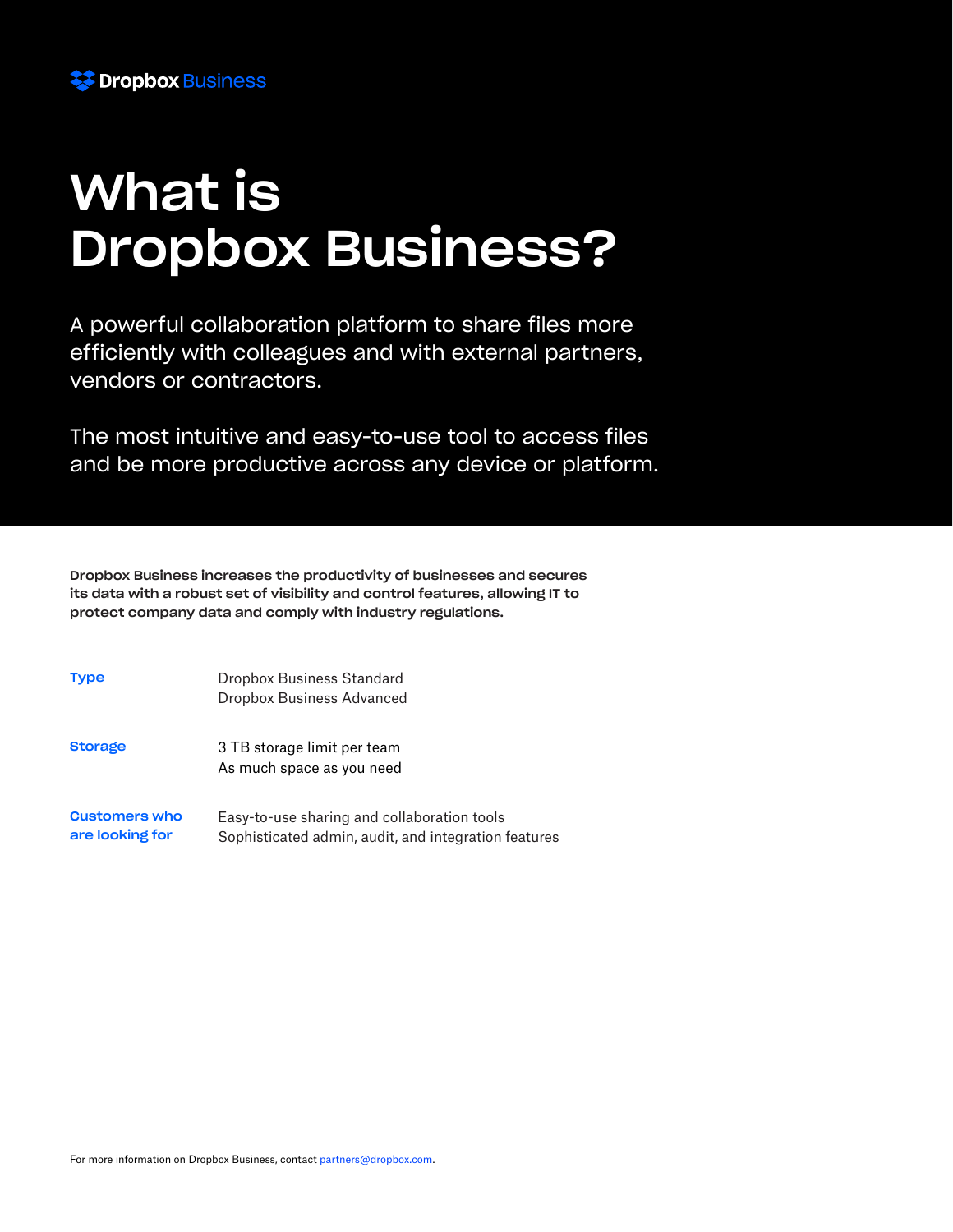### What's included in the Standard and Advanced Plans?

|                                                    | <b>Standard</b> | <b>Advanced</b>     |
|----------------------------------------------------|-----------------|---------------------|
| <b>Included Space</b>                              | 3TB             | As much as you need |
| Best-in-class sync technology                      | ✓               | $\checkmark$        |
| 256-bit AES and SSL encryption                     | ✓               | ✓                   |
| MS Office 365 Integration                          | ✓               | ✓                   |
| 120 days of version history and file recovery      | ✓               | ✓                   |
| Dropbox Paper                                      | ✓               | ✓                   |
| Smart Sync                                         | ✓               | ✓                   |
| Team folder                                        | ✓               | ✓                   |
| Granular permissions                               | ✓               | ✓                   |
| Unlimited integrations with premier partners       | ✓               | ✓                   |
| Two-factor authentication                          | ✓               | ✓                   |
| User management                                    | ✓               | ✓                   |
| Active Directory connector                         | ✓               | ✓                   |
| Unlimited API access to platform partners          | ✓               | ✓                   |
| 25,000 calls/month for data transport use cases    | ✓               | ✓                   |
| Audit logging, filtering and exporting 200+ events | ✓               | ✓                   |
| Enables HIPAA compliance                           | ✓               | ✓                   |
| Tiered admin roles                                 |                 | ✓                   |
| Invite enforcement                                 |                 | ✓                   |
| Single sign on (SSO) integration                   |                 | ✓                   |
| Device approvals                                   |                 | ✓                   |
| Advanced user management tools                     |                 | ✓                   |
|                                                    |                 |                     |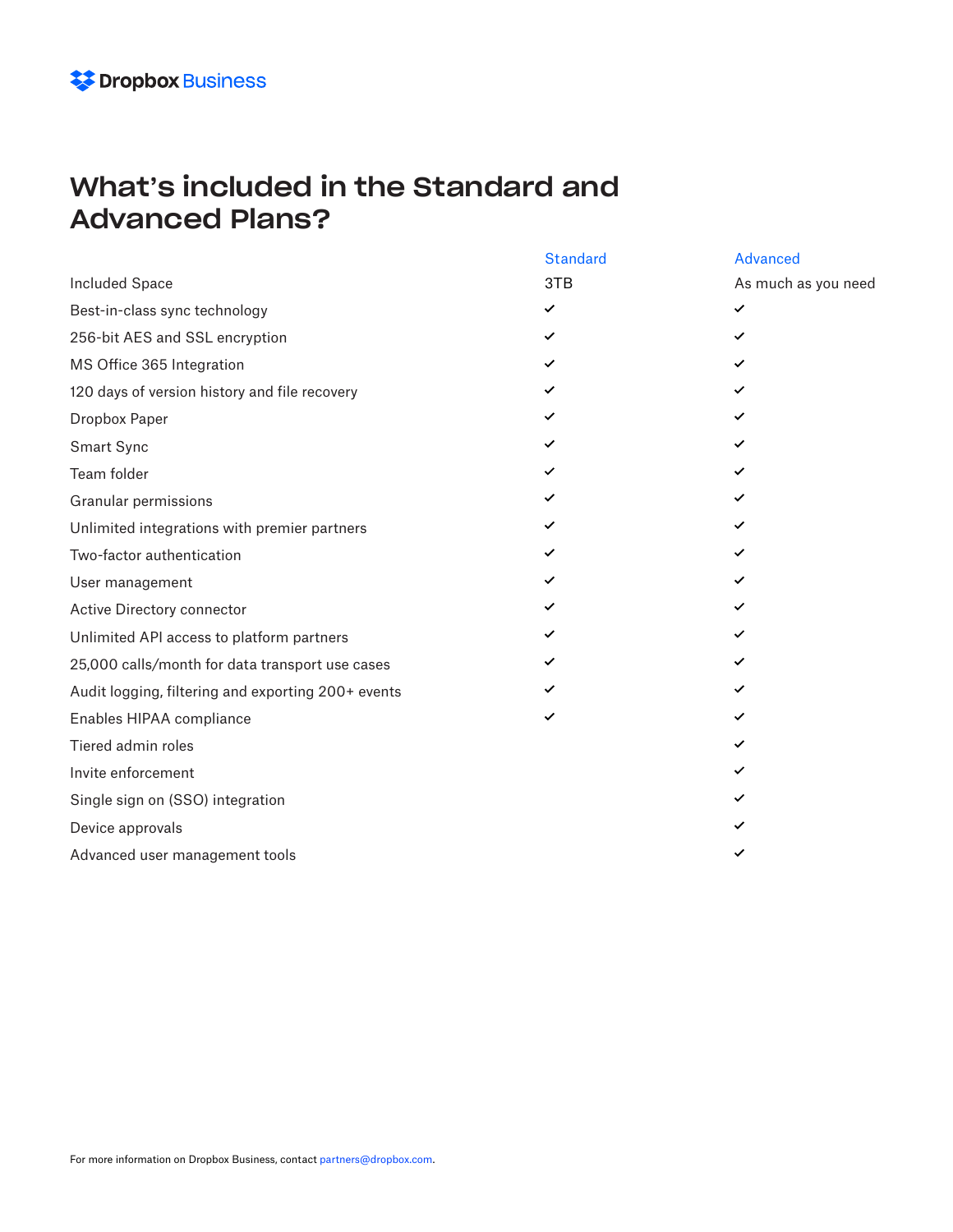

### Most common reasons why customers turn to Dropbox Business:

| <b>Use Case</b>                   | <b>Value Proposition</b>                                                                       | <b>Buzzwords to look for</b>                                                                                                                                                                                                                                              |
|-----------------------------------|------------------------------------------------------------------------------------------------|---------------------------------------------------------------------------------------------------------------------------------------------------------------------------------------------------------------------------------------------------------------------------|
| Collaboration                     | Securely collaborate with internal or<br>external stakeholders.                                | 'Send files to ' (coworkers, customers, partners)<br>'Share folders or content with '<br>'Collaborate more effectively in documents'<br>'Need to provide or gather feedback'<br>'Monitor the external collaboration'<br>'Protect data shared with ' (customers, partners) |
| Mobile Working                    | Work across a set of devices and /<br>or platforms, from anywhere.                             | 'Remote access to files from any device'<br>'Edit files from anywhere you are'<br>'4G, low connectivity, offline access'                                                                                                                                                  |
| <b>Remote Working</b>             | Grant an easy and secure access to<br>content to your remote workforce.                        | 'Remote access to files from any device'<br>'Enable remote / field workers to access content'<br>'Remove VPNs'                                                                                                                                                            |
| Ease of Use                       | Provide your employees with an<br>intuitive and easy-to-use solution to<br>be more productive. | 'Performance issues with existing tools'<br>'Low adoption with existing tools'<br>'Make employees more productive'                                                                                                                                                        |
| <b>File Server</b><br>Replacement | Manage and roll-out cloud storage<br>with sufficient resilience and<br>capacity.               | 'Need to preview documents' 'Stay in sync'<br>'Access the latest version of files'<br>'Manage or roll-out cloud storage' 'Remove VPNs'<br>'Remove backup systems'                                                                                                         |
| <b>IT Consolidation</b>           | Consolidate multiple services into<br>one single IT-managed collaboration<br>platform.         | 'Centralize company content in one place'<br>'Standardize on a single IT platform'<br>'Better content search and discovery'                                                                                                                                               |

### How is Dropbox Business Advanced different from Dropbox Basic/ Plus?

- No storage caps users get as much storage as they need. (Dropbox Business Standard has a storage cap of 3TB)
- Management controls tools to easily add/remove users and devices, track logins and secure mobile devices.
- Enhanced security granular sharing permissions, devices approvals, controls to manage sharing outside teams and the ability to recover files and previous versions.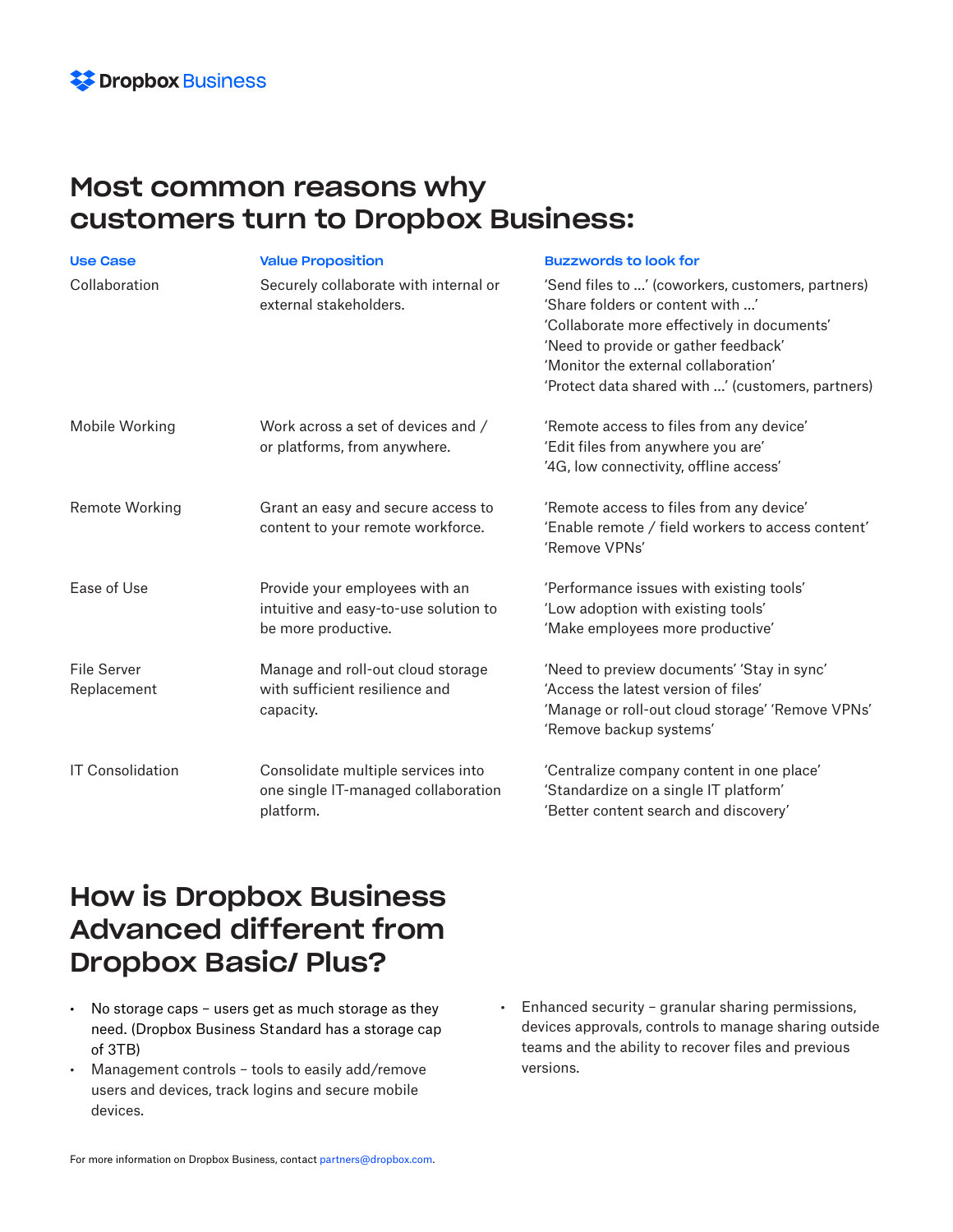## Dropbox Smart Sync helps you save space on your hard drive

- View and access all your files and folders in your Dropbox account from your computer, using virtually no hard drive space.
- When you open your files, they will sync automatically.
- It works on Mac and PC, so everyone can share and access the work they need.

# Dropbox Paper is a flexible workspace that brings people and ideas together

- Create a connected space where everyone can comment and provide real-time feedback.
- Review and revise your work, in a single shared space, and notify you team when there are changes.
- Manage and centralize your work from other apps in Paper, and track tasks with due dates.

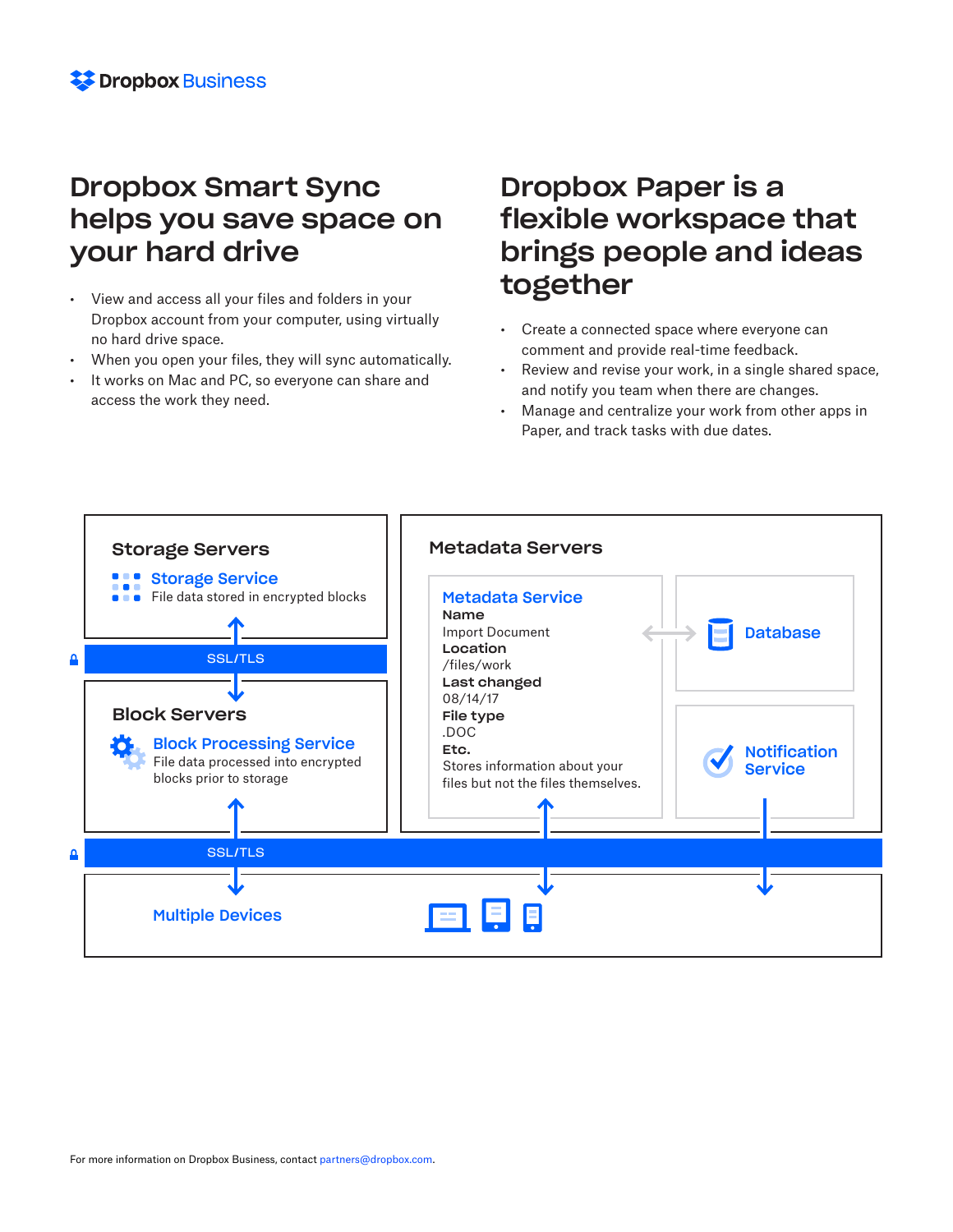## Is Dropbox Business secure?

- Dropbox is designed with multiple layers of protection, including secure data transfer, encryption, network configuration, and controls over applications, users and devices.
- Files are encrypted in transit and at rest through various encryption methods:
- For data transfer: Dropbox uses Secure Sockets Layer (SSL)/Transport Layer Security (TLS).
- For data at rest: Dropbox uses 256-bit Advanced Encryption Standard (AES).
- Files are stored in multiple data centers across the United States and Europe.
- Delta Sync: An advanced feature that speeds up the transfer of updated files. Only modified portions of files are downloaded or uploaded. Dropbox creates hashes on every 4MB of each file.

## What about the compliance with industry regulations and standards?

#### Dropbox Business is compliant with:

- ISO 27001 / ISO 27017 / ISO 27018
- SOC1 / SOC2 / SOC3
- EU-U.S. Privacy Shield and Swiss-U.S. Privacy Shield
- More info on https://www.dropbox.com/help/ security/standards-regulations

# Is my stuff encrypted with Dropbox Business?

#### Yes with:

- AES-256 bit encryption at rest.
- TLS / SSL encryption in transit.

## Where do you store data?

- Our data centers are located both in the United States and in Europe.
- Dropbox stores your data as encrypted file blocks.

## How does Dropbox protect intellectual Property?

- With a Dropbox Business account, the data belongs to the organization.
- The admins can disable or suspend user accounts at any time and use features like account transfer and remote wipe to keep files within the organization.
- Dropbox has direct integrations available with DRM (Digital Rights Management) third-parties.
- More info on: https://www.dropbox.com/business/ app-integrations

## Do you restrict which types of files can be stored in Dropbox?

- No. However we recommend our customers to set internal acceptable use policies so that employees are clear about what type of data to store in Dropbox Business.
- Dropbox has direct integrations available with DLP (Data Loss Prevention) third-parties.
- More info on: https://www.dropbox.com/business/ app-integrations